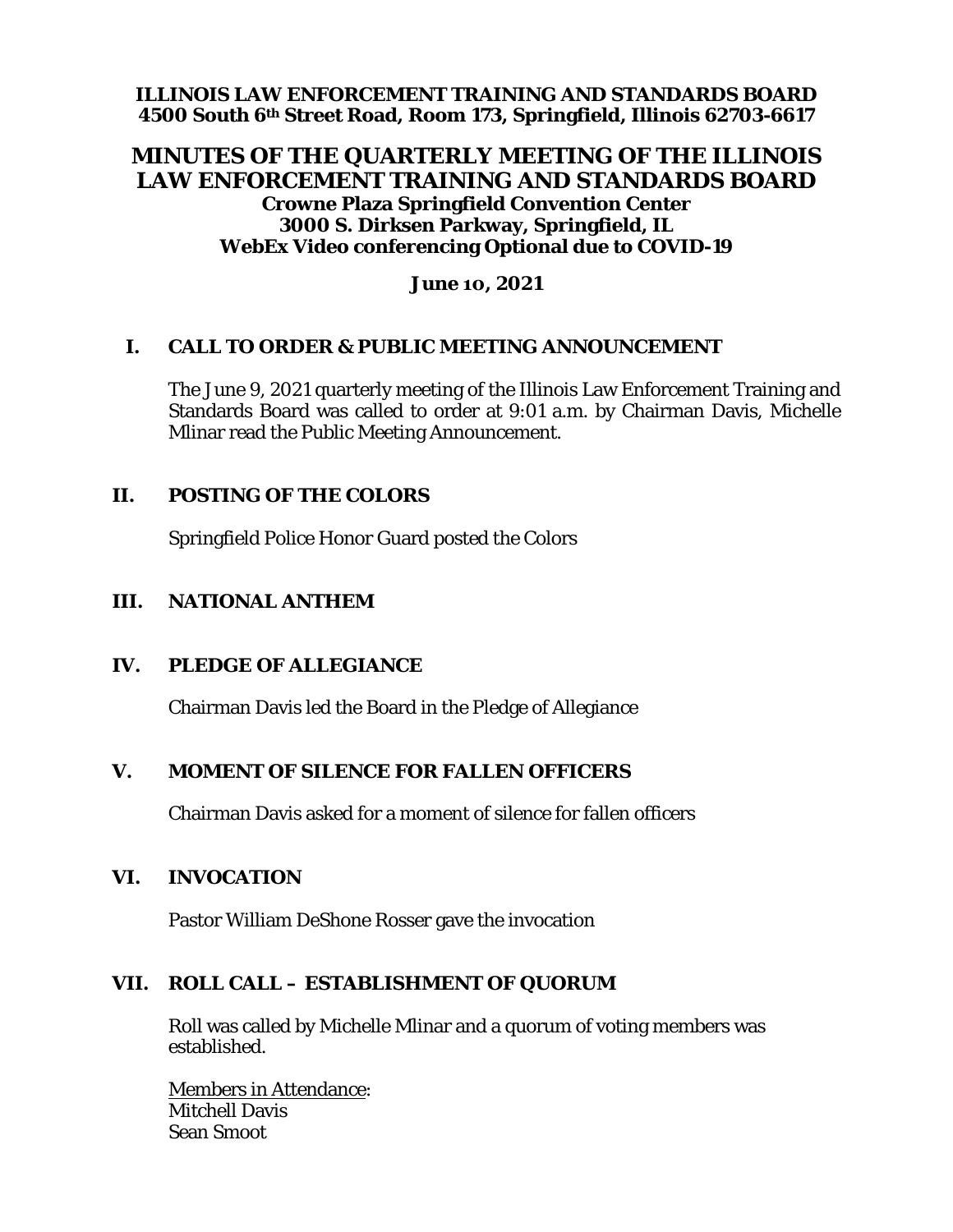Anthony Cobb John Idleburg J.W. Price LaDon Reynolds Timothy Gleason *via WebEx* Ghida Neukirch *via WebEx*  Timothy Nugent *via WebEx* Ricardo Pagán *via WebEx* Richard Watson *via WebEx* Elvia Williams *via WebEx*

Designees in Attendance: Antoinette Ursitti for David Brown Pat Connolly for Rob Jeffreys Josh Ward for Brendan Kelly *via WebEx* Marlon Parks for Thomas Dart *via WebEx* John Carroll for Kwame Raoul *via WebEx* Anthony Escamilla for Iris Y. Martinez *via WebEx*

#### Staff in Attendance:

Keith Calloway Eric Pingolt John Keigher Kelly Griffith Ellen Petty Michelle Mlinar Denise Matthew Jeff Chapman Lee Ryker Andrew Oldfield Jennifer Wooldridge Jan Noble

#### Guests in Attendance:

Mariam Hamad, CPD Brian Fengel, MTU 7 Dan Ryan, MTU 10 Chuck Doan, MTU15 Doug Pann, MTU 2 Deborah L. Alms, MTU 2 Jill Marr, MTU 16 John B. Perona, MTU 16 Bradley Hertzmann, MTU 16 Janet Moscardelli, MTO 10 Penny Abbott, MTU 9 Cara Dasher, MTU 10 Bob Crouch, MTU 10 Robert Siron, MTU 8 Kevin Koontz, MTU 12 Joe Schweihs, MTU 3 Martin Schaefer, MTU 3 Heather Hotz, Executive Institute

Cindi Bricker, Executive Institute Mike Schlosser, PTI Van Muschler, SWIC David Hayes, MTU 14 Kent Voth, CSN Brad Oyer, MTU 13 Christina Stephens, MTU 13 Kenton Manning, IROCC Richard Fonck, MTU 16 Scott Williams, MTU 14 Tad Williams, MCLETC Doug Coppotelli, MTU 1 John W. Reynolds, MTU 4 Jeffrey Ray Walls, Equal Justice Initiative Carol Ruth Walls, Equal Justice Initiative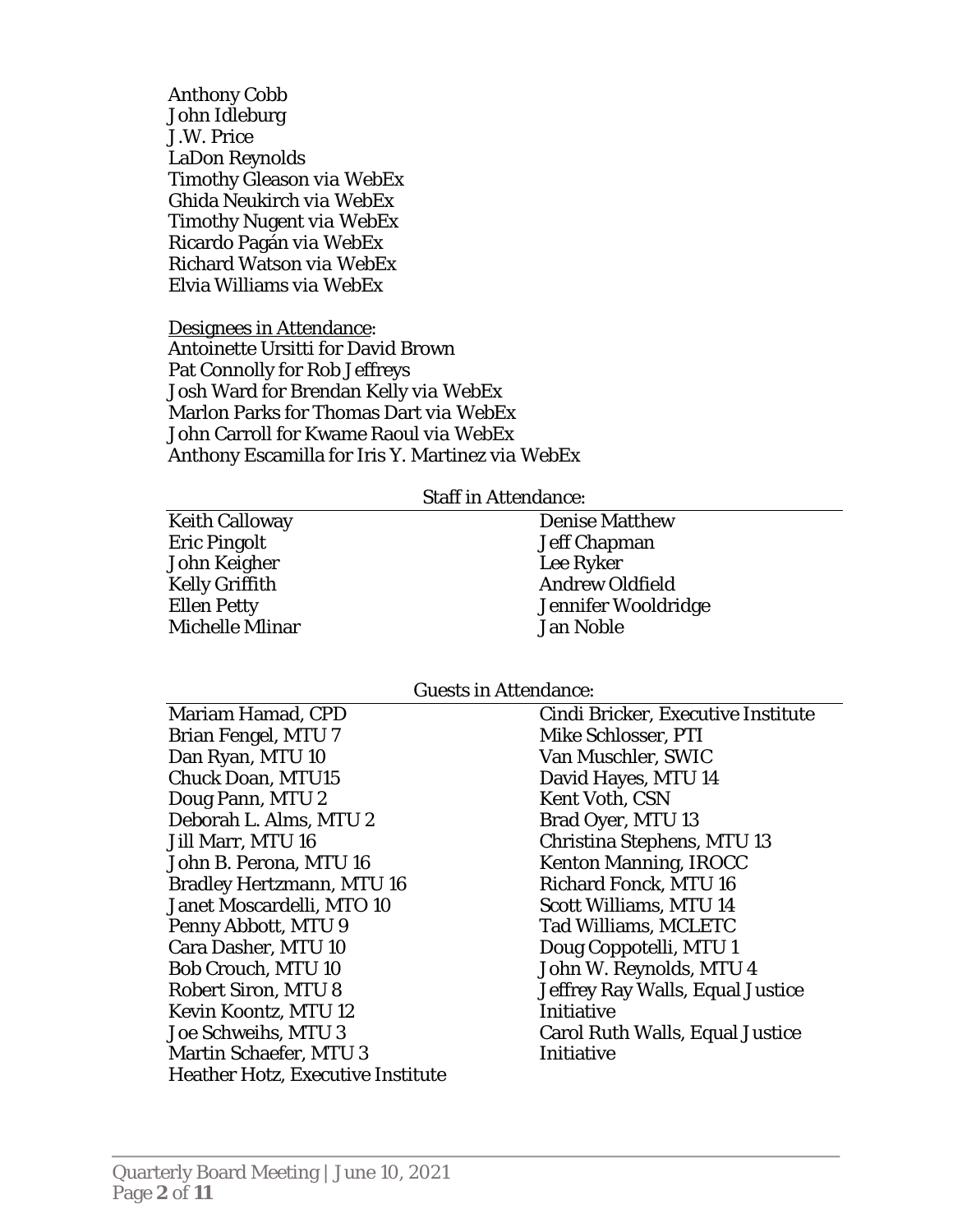Due to WebEx format, there is no available listing of all guests listening in on the meeting.

# **VIII. INTRODUCTIONS OF GUESTS AND VISITORS**

Chairman Davis asked call in guests, and those present, to introduce themselves.

# **IX. DISTINGUISHED SERVICE AWARDS**

John Keigher recognized those with distinguished service who are retiring as MTU Coordinators:

Director Deb Alms Mobile Team Unit 2

Director Richard Fonck Mobile Team Unit 16

# **X. CHAIRMAN'S REMARKS**

Chairman Davis commented how glad he was that some people were able to be in person today at the meeting. He stated that we are in a great position and that we have a great opportunity since the Board is relied upon heaviest with the new legislature to implement the guidelines. He is excited about this new direction and honored to have his position as Chairman.

# **XI. APPROVAL OF MINUTES**

- A. Curriculum and School Standards Advisory Committee Meeting February 18, 2021
- B. Finance & Legislative Committee Meeting February 18, 2021
- C. Quarterly Board Meeting March 4, 2021

## *Motion was made by Price, seconded by Watkins, and carried by all members via roll call vote to approve all three sets of minutes.*

Chief Williams asked to correct "Chicago University" to "Chicago State University" on page 8 from the March minutes.

# *All members voted to approve the minutes as amended.*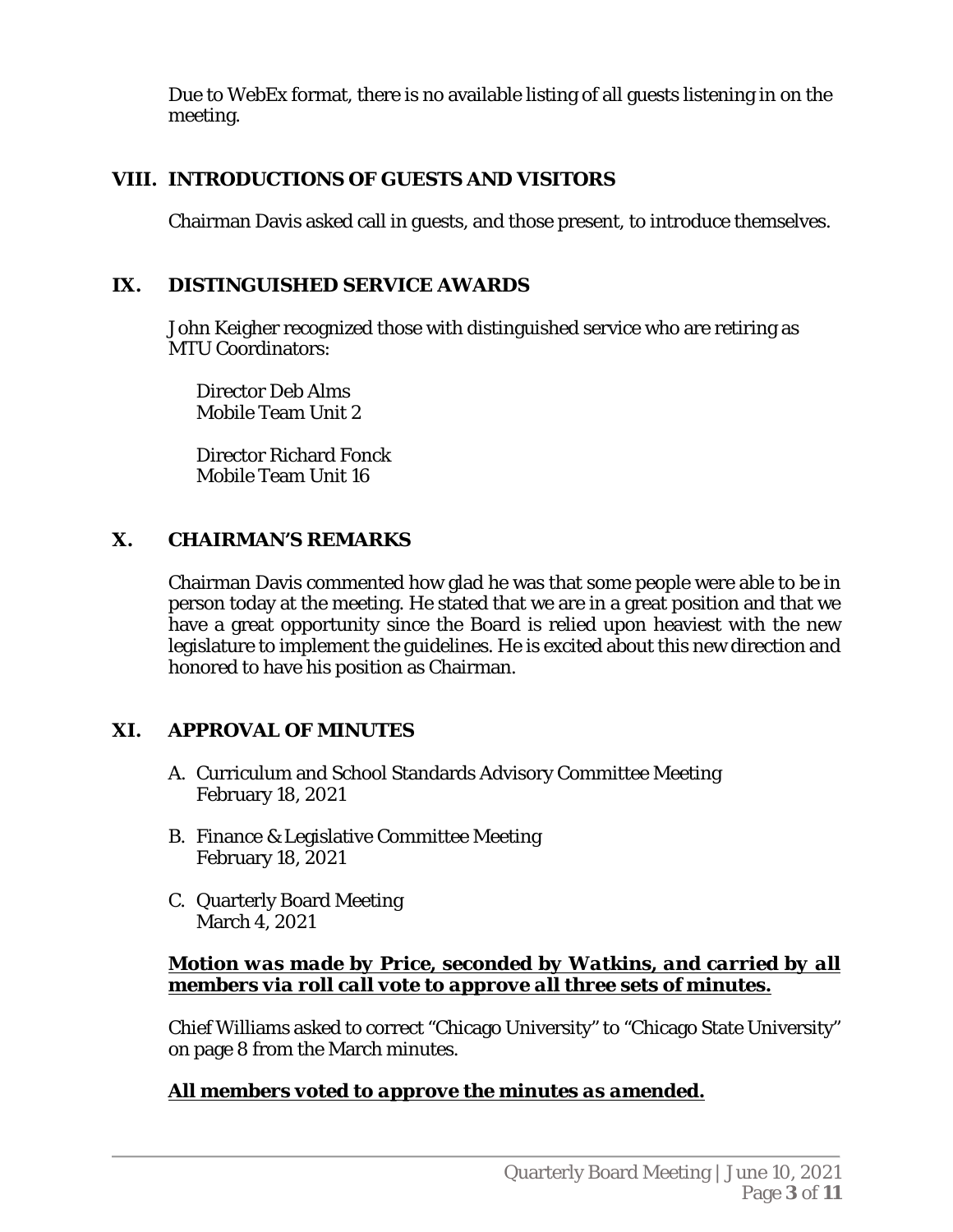## **XII. REPORT OF STANDING AND ADVISORY COMMITTEES**

## A. Curriculum and School Standards Advisory Committee

Chairman Reynolds stated that the committee met on June 9th and approved several new courses. The committee first approved the Illinois Sheriffs' Association Pain Behind the Badge and Legal/Legislative Updates. Next approved were five courses for Chicago Police Department covering use of force, officer wellness, custodial escort, and community policing. Spring 2021 in-service mandate courses and Lead Homicide Investigator continuing education courses have also been approved. Counsel Griffith then gave an update on the UIS curriculum revision recommendations for the transition course, law for police course and the equivalency exam. The committee moved to accept these recommendations. Griffith gave an update on BLE curriculum changes, and in-service mandate changes. Reynolds stated that a quick update was given by Keigher regarding the Board's desire to move to online testing in a new bill that will require the Supreme Court court security officers to obtain Board certification.

### *Motion was made by Reynolds, seconded by Smoot, and carried by all members via roll call vote to approve the report and recommendations from the Curriculum and School Standards Advisory Committee.*

B. Joint Finance & Legislative and Executive Committee

Chairman Smoot met with the finance & legislative committee on June 9th and unanimously approved the request for authorization to fund for the first half of FY22 for \$4,372,500. He stated that the appropriation lines have been modified to increase our GRF funding significantly, this is largely due to the additional duties being added to the Board's responsibility in terms of certifications and officer trainings. Additional line items have been increased as well due to an increase in the traffic surcharge fund. Funding is reliant on these sources, which has not been very reliable in the past. We will continue to push to discuss matters on the legislative and Governor's side to obtain funding from a more reliable source. We are budgeted for \$26M from the traffic surcharge fund, but we have never seen more than about a 1/3 of that over the years.

The trailer bill was just passed and will make significant changes. We will be in continued discussions with legislators regarding issues so that the Board can accurately do what is intended on the bill. This bill brings additional requirements of the Board. We will be required to go from being a training and curriculum approval agency to being a regulatory agency. New personnel will be needed; therefore, a new personnel committee has been established to make that transition smooth. The approved headcount for FY21 is 25 and for FY22 is 40. Actual headcount as of June 1st is 19. With Ellen Petty's exemplary work, we have been able to fast track and approve 13 new positions for the Board, and have identified another 10 positions for the next wave of priority. There is a new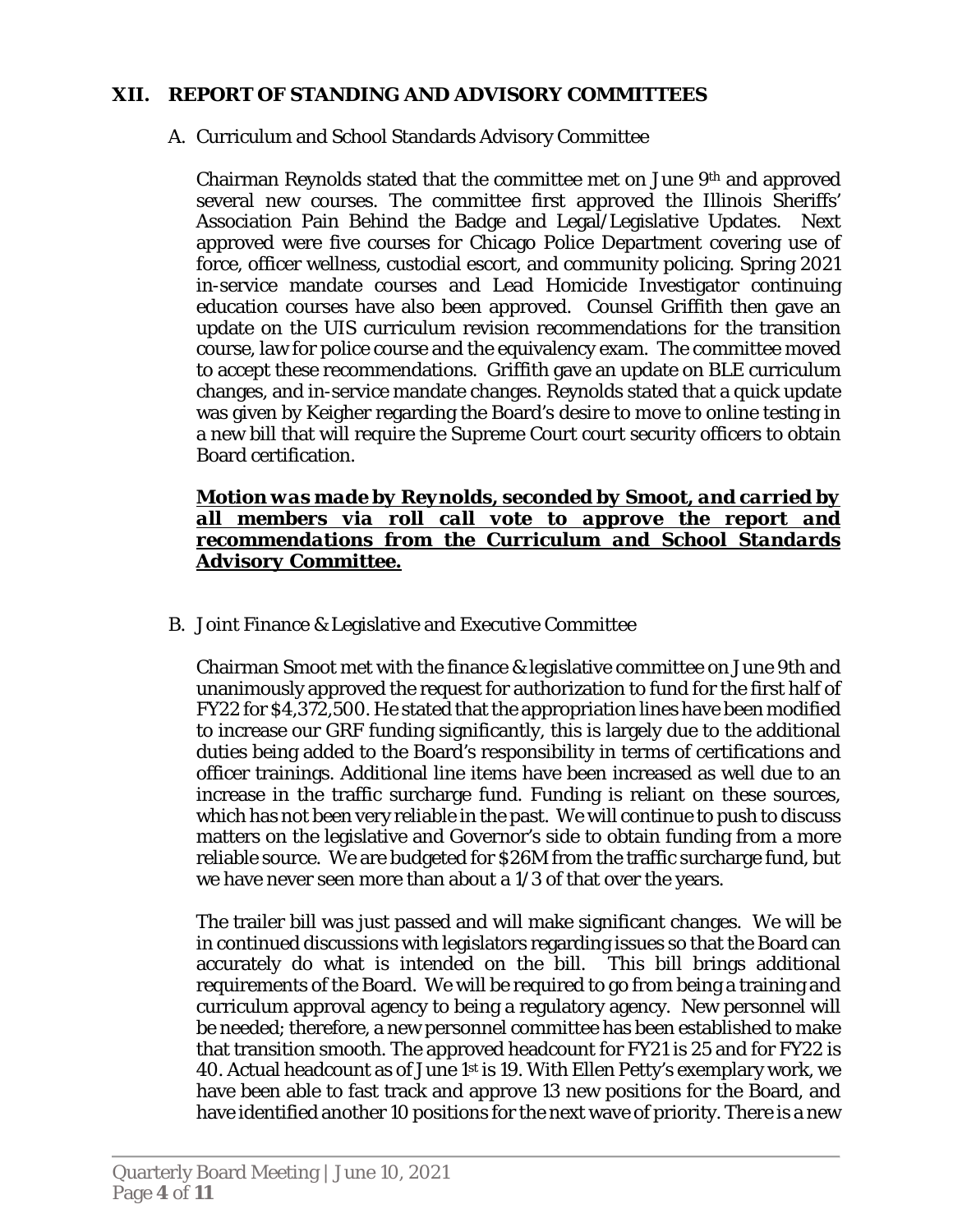organizational chart regarding the new positions being posted over the next couple of years as well as a new field investigator map, these can both be found in the Board Book.

*Motion was made by Watson, seconded by Price, and carried by all members via roll call vote, to approve the report and recommendations of the Finance and Legislative Committee*.

## **XIII. EXECUTIVE MATTERS**

- A. Financial Items
	- 1. Fiscal Information through May 31, 2021
		- a. TACCSF Receipts
		- b. TACCSF Balance

Matthew stated the financial information is located in Tab G of the Board book and the numbers provided are through May 27th.

- Traffic Criminal Conviction Surcharge Fund balance is \$1,009,471.77
- Camera Grant Fund balance is \$2,747,932.31.
- c. Academy Enrollments & Projected Tuition

The projected enrollment in tuition for FY21 on page 11 shows academybased enrollment projections through FY21. Matthew changed the format to better show the 3-year comparison that was requested at last Board meeting.

- 2. FY22 Budget
	- a. Breakdown of Appropriation Bill
	- b. Approval of 1st & 2nd Quarter Funding

On May 22, 2021 the FY2022 budget was approved by the Legislature, though it has not been signed by the Governor. Our numbers are based on what they have determined we will need based on the Police Reform bill. Going forward, our bills will now be paid out of the General Revenue Fund and training will be paid out of the Traffic Surcharge Fund. We requested an additional \$8M from the American Rescue Plan Act Federal Projects Fund which was applied for by the Governor's office of budget and management on our behalf. These funds will cover Crisis Intervention and mental health training, if awarded.

Neukirch asked how are we managing the need for increased office space, is that reflected in this budget. Calloway stated this is still a work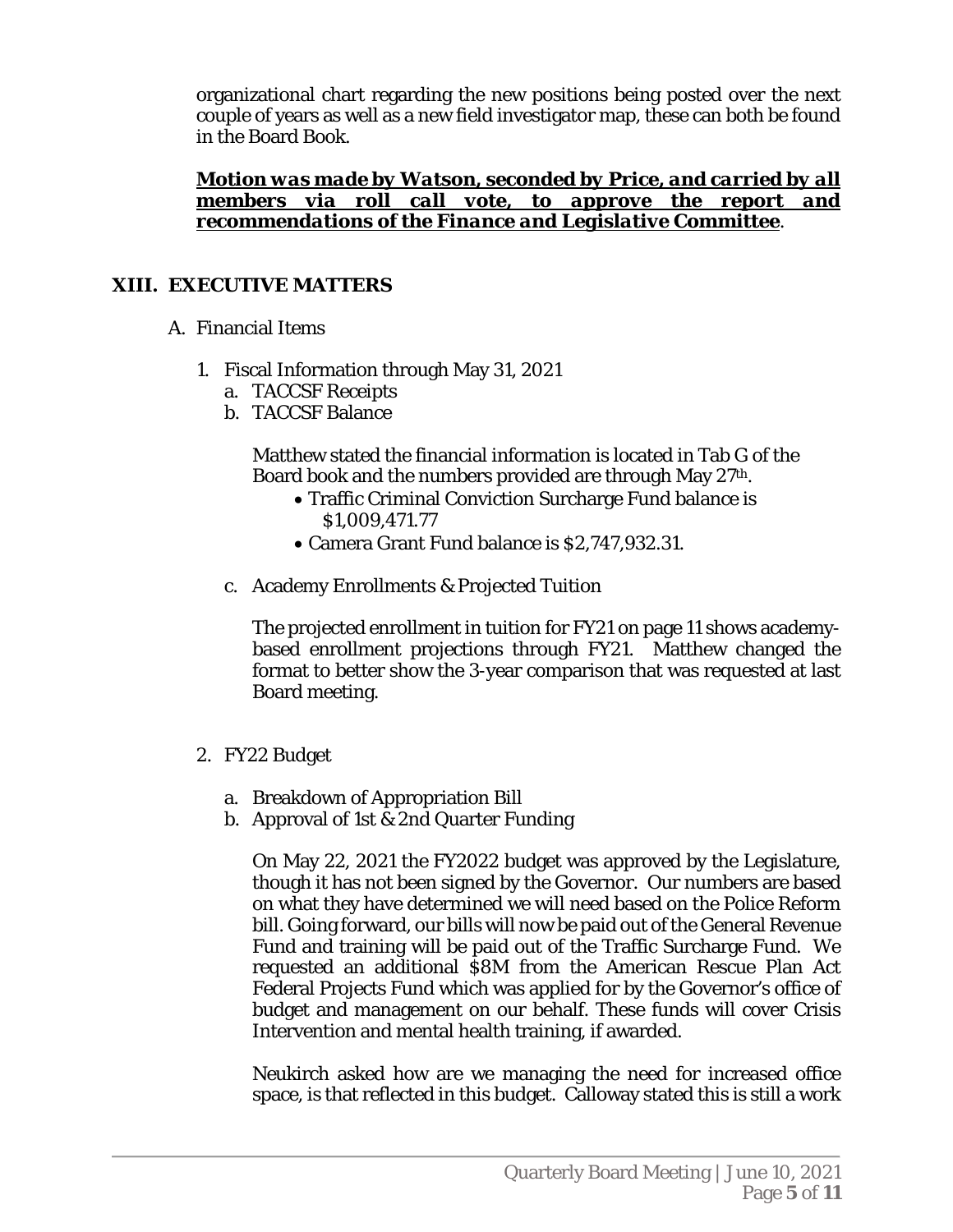in progress, hope to advise more at the next Board meeting. Neukirch suggested sticking with the remote work option as opposed to new space.

Matthew asked for an approval of the FY22 first half funding request for MTU training found on page 17 of the Board book for a total of \$4,372,500.

### *Motion was made by Smoot, seconded by Watson, and carried by all members via roll call vote, to approve the half year MTU training budget of \$4,372,500.*

B. Legislative and Litigation Update

John Keigher gave the report noting he is happy to report there is no litigation pending at this time. The General Assembly just wrapped their spring session, the following bills are significant to the Board:

SB2017 The Budget Implementation Bill:

Creates the new "Law Enforcement Training Fund" that will collect a portion of existing insurance producer licensure fees as well as a new fee collected by insurance agents for each policy issued. These funds may be used by the Board to support "law enforcement certification compliance and the development and provision of basic courses by Board-approved academics, and in-service courses by approved academies."

**SB 626 – Fines and Fees Reduction:** 

After the major changes were made in 2018, additional reforms were made to allow further reductions to criminal and traffic fines and fees based upon income level. The final version of this bill represents a consensus of several stakeholders that allows for a 2-year pilot program in Cook County that allows reductions in traffic offense fees up to one half of the total amount.

- HB 3443 SAFE-T Trailer Bill:
	- 1. The CIT section is clarified to state that the "40-hour" course is a specialty certification, distinguishing it from other Board approved courses in "crisis intervention" that meet the new annual in-service requirement.
	- 2. The "30-hour" requirement for tri-annual in-service mandates is moved from the Use of Force Mandate section to the general 3-Year Mandate section. This will provide officers with a better understanding of what is expected within the 3-year period and will allow our LEDI system to track existing courses.
	- 3. The changes to the one- and three-year in-service mandates are pushed back to January of 2022, giving us an additional six months to establish guidelines, approve instructors, establish course schedules, and update the tracking system.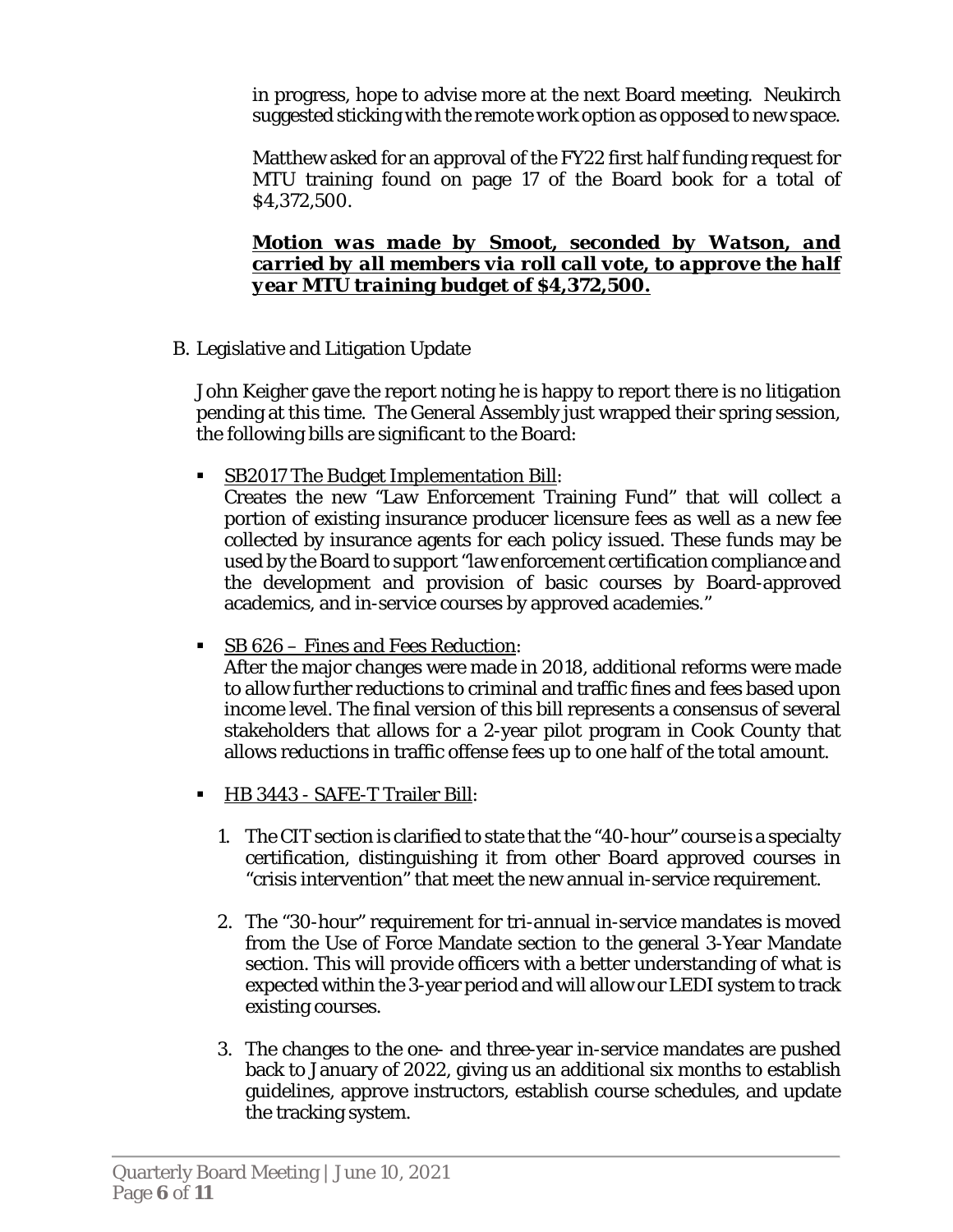C. Personnel Updates

Petty gave the report, which she indicated had mostly been previously covered by Vice-Chairman Smoot. She addressed Neukirch's concerns about remote work stating we have received information that ASFCME and CMS Labor are working on an agreement to be able to offer that as an option. They are still working out the details and we expect guidance within 30-60 days. Petty offered to answer any questions regarding her report in the Board Book.

D. Law Enforcement/Corrections/Court Security Waiver Disposition Quarterly Report

Chairman Davis stated the information is under Tab I in the Board Book. There is a total of 513 approved and 45 rejected. He asked for questions and asked for a motion to approve the report.

## *Motion was made by Reynolds, seconded by Price, and carried by all members via roll call vote, to approve the Waiver Disposition Quarterly Report.*

## **XIV. PROGRAM PROGRESS REPORTS AND CONCEPTS**

- A. Illinois Law Enforcement Executive Institute
	- 1. Executive Institute
	- 2. Federal Homeland Security Grant/Illinois Terrorism Task Force

Heather Hotz stated their Online Learning Network currently has:

- 26,423 users
- 195,000 hours of training completed, expected to exceed 200,000 by the end of the fiscal year

New Online Courses:

- Frontline supervision
- Police Executive Roll in the  $21<sup>st</sup>$  Century intense training for senior law enforcement executives. This is a 100-hour course.

They have just completed their 2021 Women in Criminal Justice Conference held from May 17 – 20, 2021.

They have recently facilitated an Executive Summit on situational awareness, by Dave Sanderson, focused on why key organizations succeed or fail. He was one of the last passengers to get off of US Airways Flight 1549 – the Miracle on the Hudson.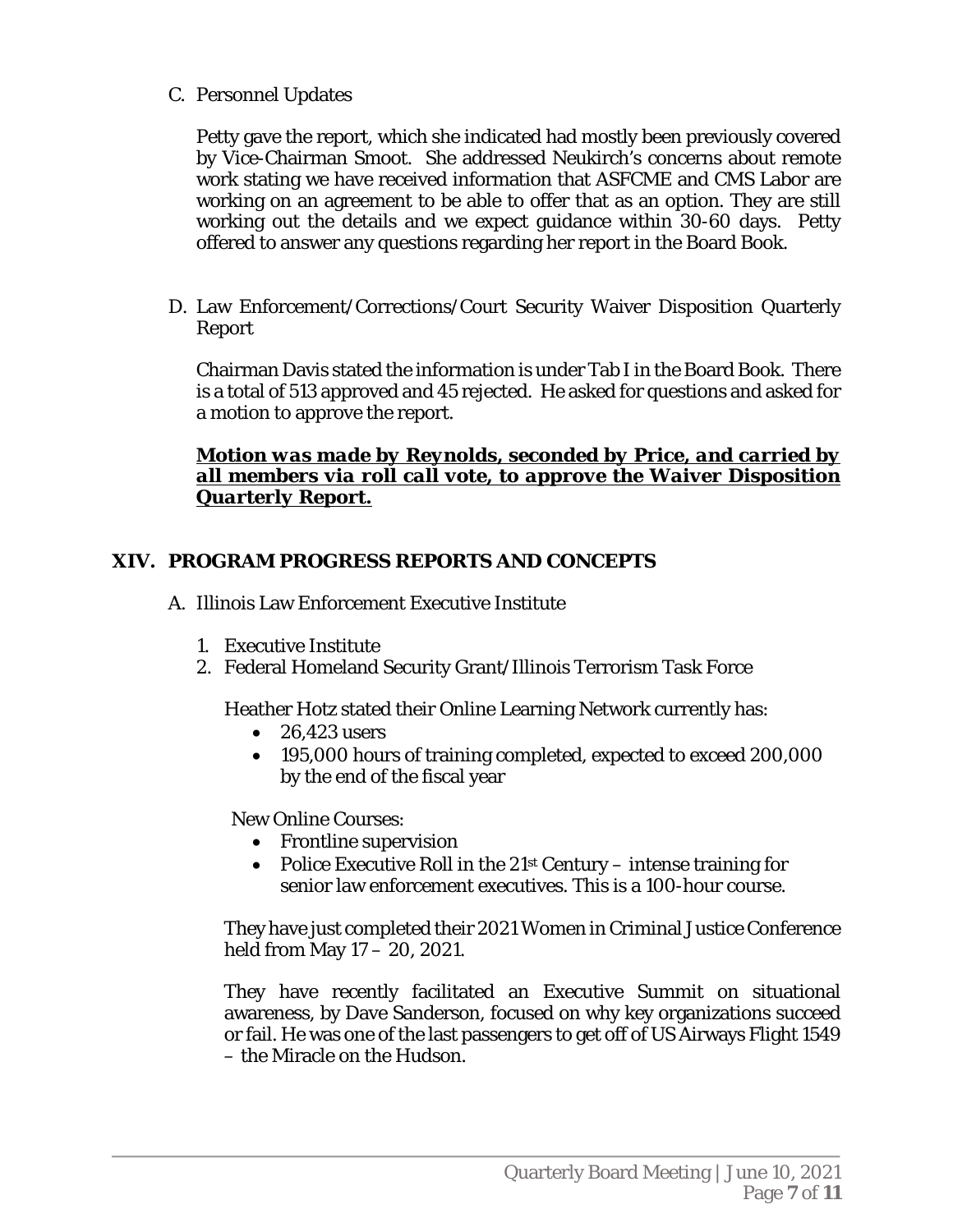- B. A Statewide System of In-Service Training (ASSIST) Program and Specialized Training Programs
	- 1. ASSIST Status Report
	- 2. Traffic Crash Reconstruction

Counsel Griffith stated her report and five attachments are found under Tab K of the Board Book with no additional information to report.

C. CIT & SRO Training Update

Jennifer Wooldridge was excited to be talking about an in-person CIT conference scheduled for June 21-22. Highlights are de-escalation, peer support and officer wellness, co-responders and how to advance CIT in your community. Everyone is invited, 160 signed up so far.

D. Part-Time Basic Training Program

Keith Calloway stated his report is under Tab M in the Board Book, with no new information to add. 78 this year graduated from part-time basic training, with 58 currently enrolled.

*Motion was made by Watson, seconded by Price, and carried by all members via roll call vote, to approve the reports from the Executive Institute, the ASSIST program, CIT and SRO programs, and the Part-Time Basic Training Program* 

# **XV. UNFINISHED BUSINESS**

A. Police Reform Update/Presentation of PTB Updates

Keigher stated with the SAFE-T Act there are many changes coming and we are using this opportunity to enhance our database which was created in 1999. We are hoping to integrate LETM and LEDI into the new system. Andrew Oldfield is working on this project and gave the Board a live demo. He gave a brief overview of our old system and some insight into the new system. The new system will update in real time, the current systems must update overnight and changes are seen the following day.

B. Body Camera Grant Update

Keigher stated the current grant is now closed.

- About 130 applications in process
- Requests exceeded \$3.4M
- About 25 agencies have been processed with 17 ready to go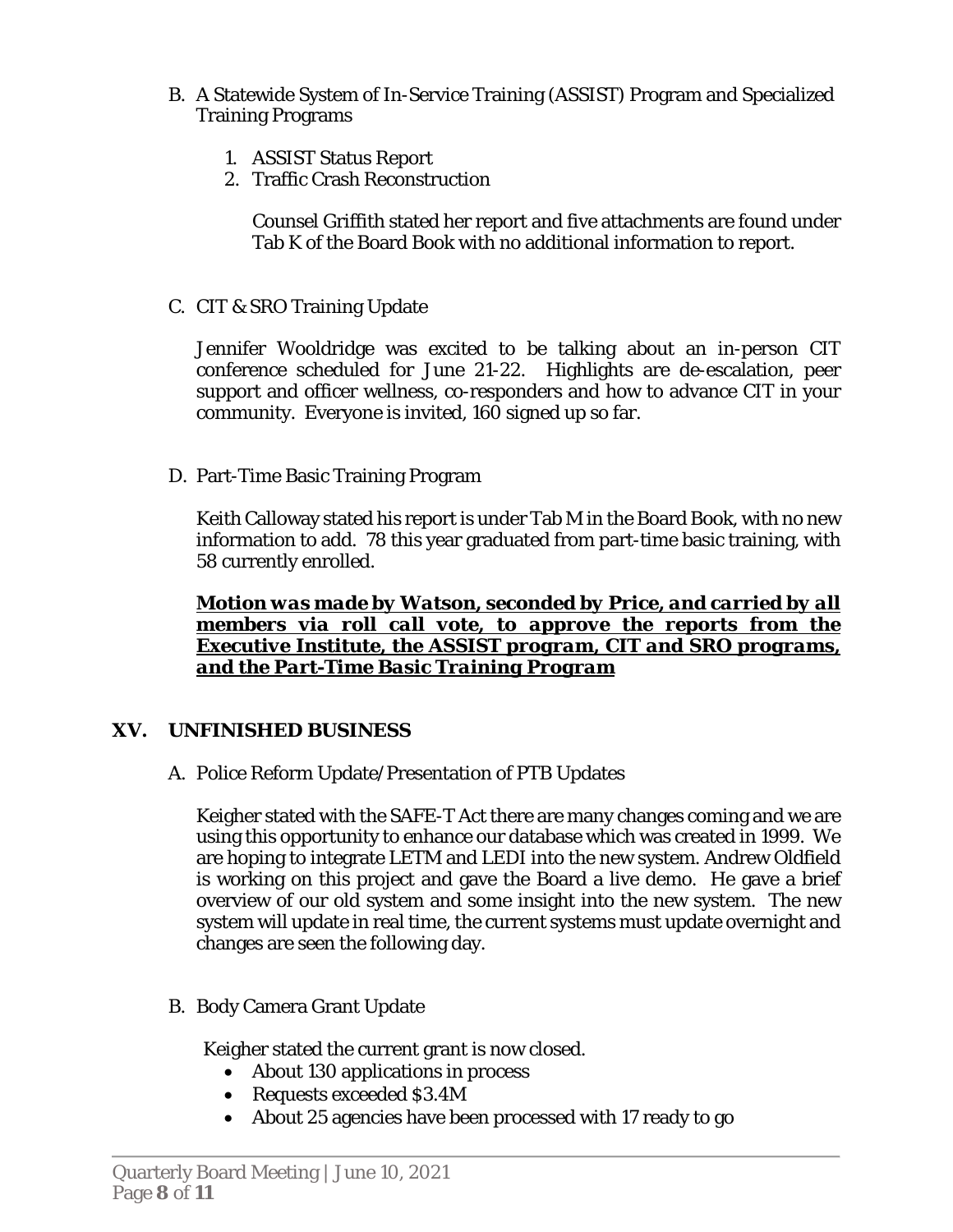- He may come back to the Board in September to ask for additional funding.
- State Universities will be eligible for the grants next year
- C. Law Enforcement & Corrections Recruit Extensions Due to COVID-19

Keigher stated a year ago, we recognized the need to extend the initial six month and 18-month training requirements for certified officers due to cancelled, postponed and delayed academy classes.

We are happy to see that several officers have completed their trainings and are now off this list. However, it's important to note that many on this list are part time officers who were hired and quickly separated when training was not available. We are extending their training period in an effort to reduce any obstacles they would otherwise have for getting rehired.

## *Motion was made by Watson, seconded by Williams, and carried by all members via roll call vote, to approve the Law Enforcement & Corrections Recruit Extensions Due to COVID-19.*

# **XVI. NEW BUSINESS**

Counsel Griffith would like to start off with a brief update on the Project for Public Safety and Justice, Institute for Legal, Legislative and Policy Studies Institute for Legal at UIS. They are reviewing the BLE, BCO and CSO curriculum, as a part of this update they are reviewing the Transition course and Law for Police class. In addition, they are also reviewing the Equivalency exam. This, beginning January 2020, due to COVID-19 it hasn't progress as quickly as we had hoped, though in Tab F there is an initial report with recommendations. Yesterday, the Curriculum Committee made the motion so they can continue their work.

A. Update on Curriculum Changes: SAFE-T Act and the Trailer Bill House Bill 3443, Senate Amendment 5

1. Basic Law Enforcement Academy curriculum changes (effective July 1, 2021)

- An introduction to crisis intervention to the BLE curriculum
- 12 hours of scenario-based role playing
- At least 6 hours of use of force techniques, including de-escalation
- Training on officer safety techniques; cover, concealment and time
- 6 hours of training for high risk traffic stops

Other Major changes that effect BLE, BCO and CSO training:

- Use of force
- Rights of the accused
- Criminal offenses new ones added and changes to existing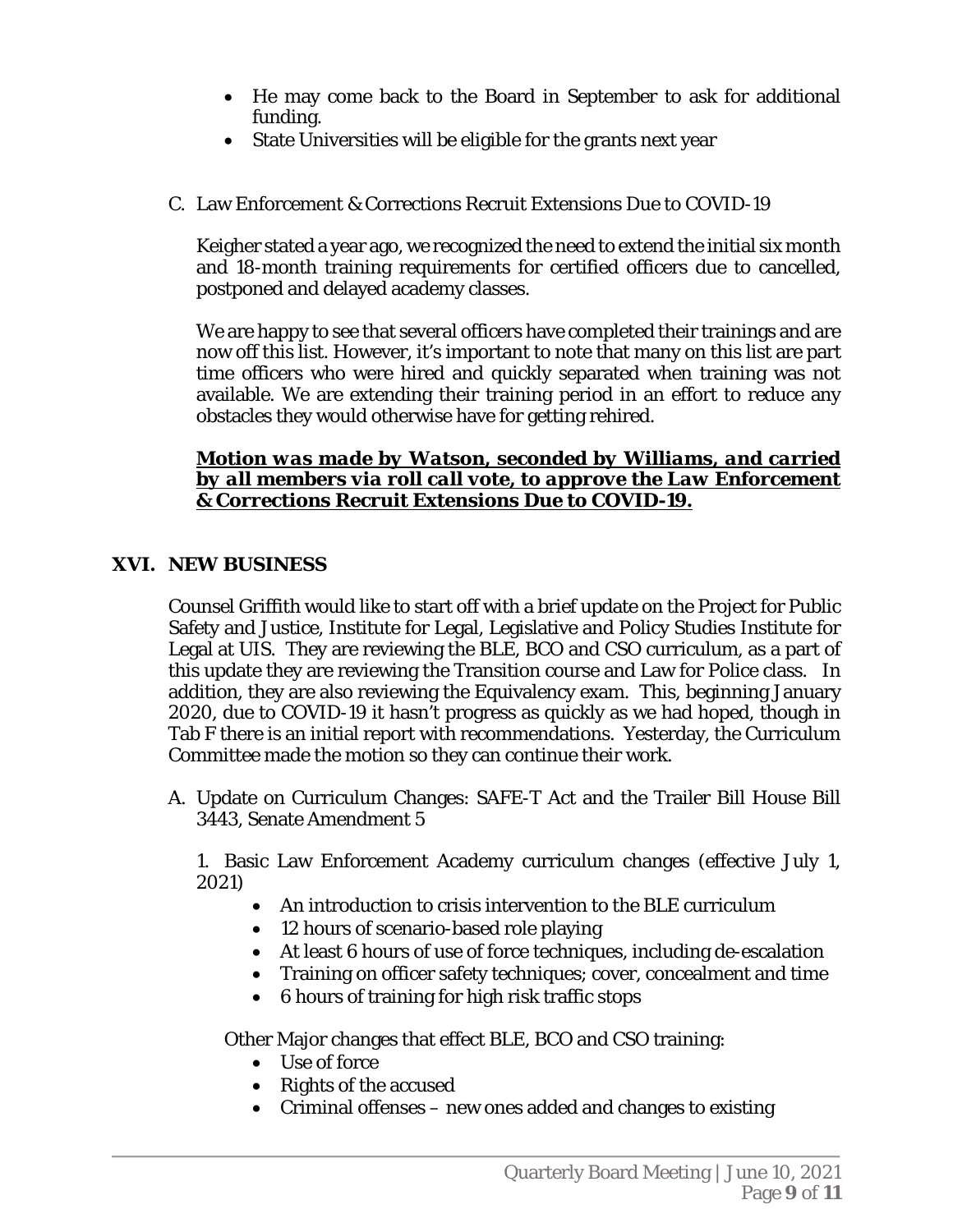2. Changes to the In-Service mandates (effective January 1, 2022)

The trailer bill changed the effective date to January 1, 2022. This is great news as it will allow us additional time to update the training guidelines and make necessary changes to LETM since we will begin to track hours starting January 1, 2022. Now that the trailer bill has passed both houses and we have some clarification regarding these new mandates, we can begin to work diligently with the MTUs to ensure there are plenty of course offerings. We plan to present the revised guidelines at the September board meeting and will have LETM ready later this year for the MTUs to submit courses beginning January 1, 2022 that will meet the new mandates and the required hours.

Griffith took a moment to speak about Mark Edwards and how much he will be missed. Chief Cobb asked for a moment to comment as well and offered condolences to this family.

B. Anticipated JCAR changes

Keigher stated when an agency is charged with implementing a statutory directive, any and all policy decisions effecting the public must follow the process for creating Administrative Rules and must be approved by the Joint Committee on Administrative Rules known as JCAR.

With all of the changes to the Police Training Act made in the SAFE-T Act and the corresponding trailer bill, we recognize that there is a need to update the Board's existing Administrative Rules. We have had an initial conversation with our JCAR liaison and have begun to make notes and draft outlines for areas that will need expansion and interpretation under the new Act, as well as those areas that are due for routine upgrades. We expect to establish new guidelines the discretionary decertification process, the publicly accessible database, and the certification reactivation process. In addition, we will likely revise and update some of the existing sections related to in-service mandates, training waivers, and the camera grant.

We hope to have some quiet time over the summer to really focus on this project and always welcome comments or ideas for improvement. With most of the deadlines pushed to January, we hope to have drafts ready for the September meeting for approval and filing with the JCAR team.

## **XVII. PUBLIC INPUT**

Jeffrey Ray Walls from the Equal Justice Initiative spoke to the Board about Illinois Department of Corrections issues. Pat Connolly asked for his number to contact him after the meeting regarding his concerns.